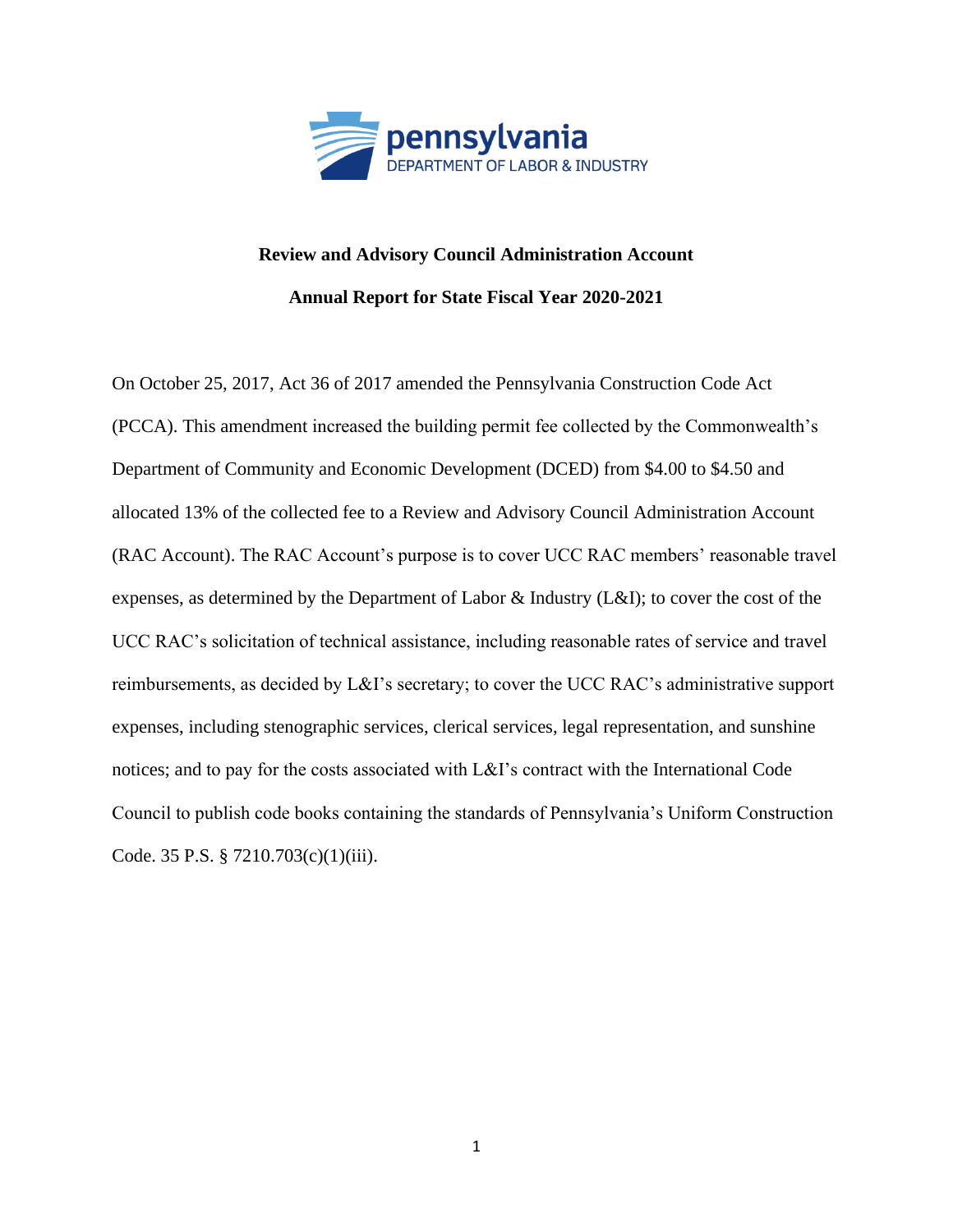Act 36 requires DCED to transmit the RAC Account's portion of the building permit fee quarterly to L&I for administration. 35 P.S. § 7210.703(c)(3). According to section 703(d)(2), L&I must provide a report detailing the expenditures of the RAC Account to the chairperson and minority chairperson of the Senate and House of Representatives Labor and Industry Committees no later than November 1 of each calendar year. The report must include a separate accounting of revenue and expenditures for the most recent state fiscal year. Specific details concerning contractor and vendor contracts must be provided along with an accounting for travel expense reimbursements, technical support costs, L&I personnel and operational costs and any other expenses permitted in section  $703(c)(1)(iii)$  of the PCCA. 35 P.S. §  $7210.703(d)(2)$ . The following information complies with these requirements and fulfills L&I's statutory obligation to provide a RAC Account report by November 1.

Table 1 on page 4 is an accounting of the RAC account for SFY 20/21. DCED's first quarterly transmission of the RAC Account's portion of the building permit fee was received by L&I in January 2021. The total amount collected for SFY 20/21 amounted to \$85,001.69.

The RAC Account's total expenditures for SFY 20/21 amounts to \$5,153.50. There are five expenditures that occurred in July, September, and December 2020 as well as five expenditures that occurred in January, February, March, and June 2021, and they were for stenographic services provided by Sargent's Court Reporting Service, Inc. at the UCC RAC's meetings for the review of the 2018 I-Code books. A separate accounting for each meeting is listed below in Table 2, on page 4.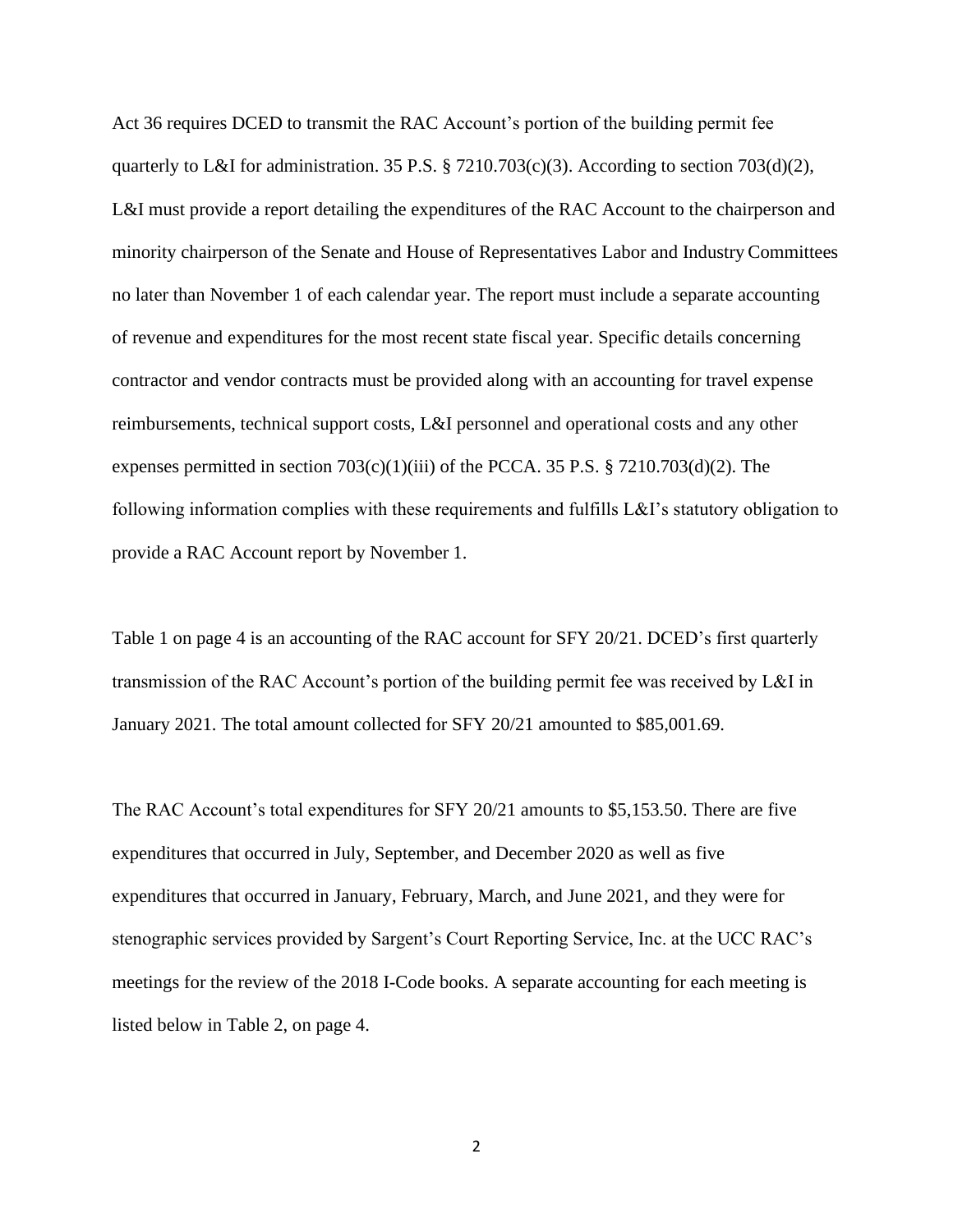The RAC Account's balance at the end of SFY 20/21 was \$216,530.53. The UCC RAC did not request technical assistance. L&I did not charge administrative costs as it wanted to ensure that the account had a chance to grow so that the 21 council members could receive travel reimbursements. Next year's report will reflect the UCC RAC's travel reimbursements, L&I's administrative costs and costs associated with contracting with ICC for a Commonwealth specific code book.